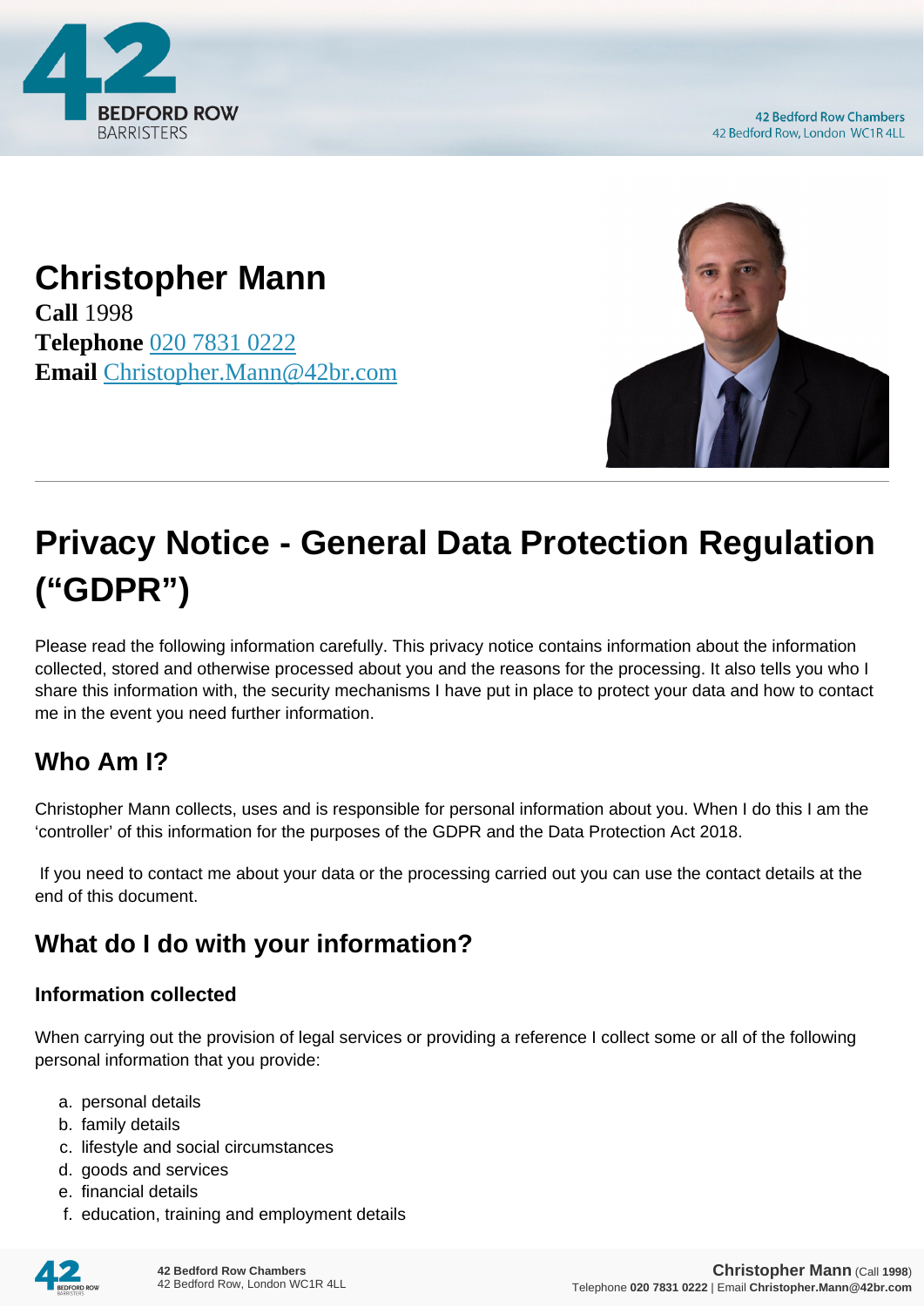

- g. physical or mental health details
- h. racial or ethnic origin
- i. political opinions
- j. religious, philosophical or other beliefs
- k. trade union membership
- l. sex life or sexual orientation
- m. genetic data
- n. biometric data for the purpose of uniquely identifying a natural person
- o. criminal proceedings, outcomes and sentences, and related security measures
- p. other personal data relevant to instructions to provide legal services, including data specific to the instructions in question.

#### **Information collected from other sources.**

The same categories of information may also be obtained from third parties, such as other legal professionals or experts, members of the public, your family and friends, witnesses, courts and other tribunals, investigators, government departments, regulators, public records and registers,

#### **How I use your personal information: Purposes**

I may use your personal information for the following purposes:

- i. to provide legal services to my clients, including the provision of legal advice and representation in courts, tribunals, arbitrations, and mediations
- ii. to keep accounting records and carry out office administration
- iii. to take or defend legal or regulatory proceedings or to exercise a lien
- iv. to respond to potential complaints or make complaints
- v. to check for potential conflicts of interest in relation to future potential cases
- vi. to promote and market my services
- vii. to carry out anti-money laundering and terrorist financing checks
- viii. to train other barristers and when providing work-shadowing opportunities
- ix. to respond to requests for references
- x. when procuring goods and services
- xi. to publish legal judgments and decisions of courts and tribunals
- xii. as required or permitted by law.

#### **Whether information has to be provided by you, and why**

If I have been instructed by you or on your behalf on a case or if you have asked for a reference, your personal information has to be provided, to enable me to provide you with advice or representation or the reference, and to enable me to comply with my professional obligations, and to keep accounting records.

#### **The legal basis for processing your personal information**

I rely on the following as the lawful bases on which I collect and use your personal information:

• If you have consented to the processing of your personal information, then I may process your information

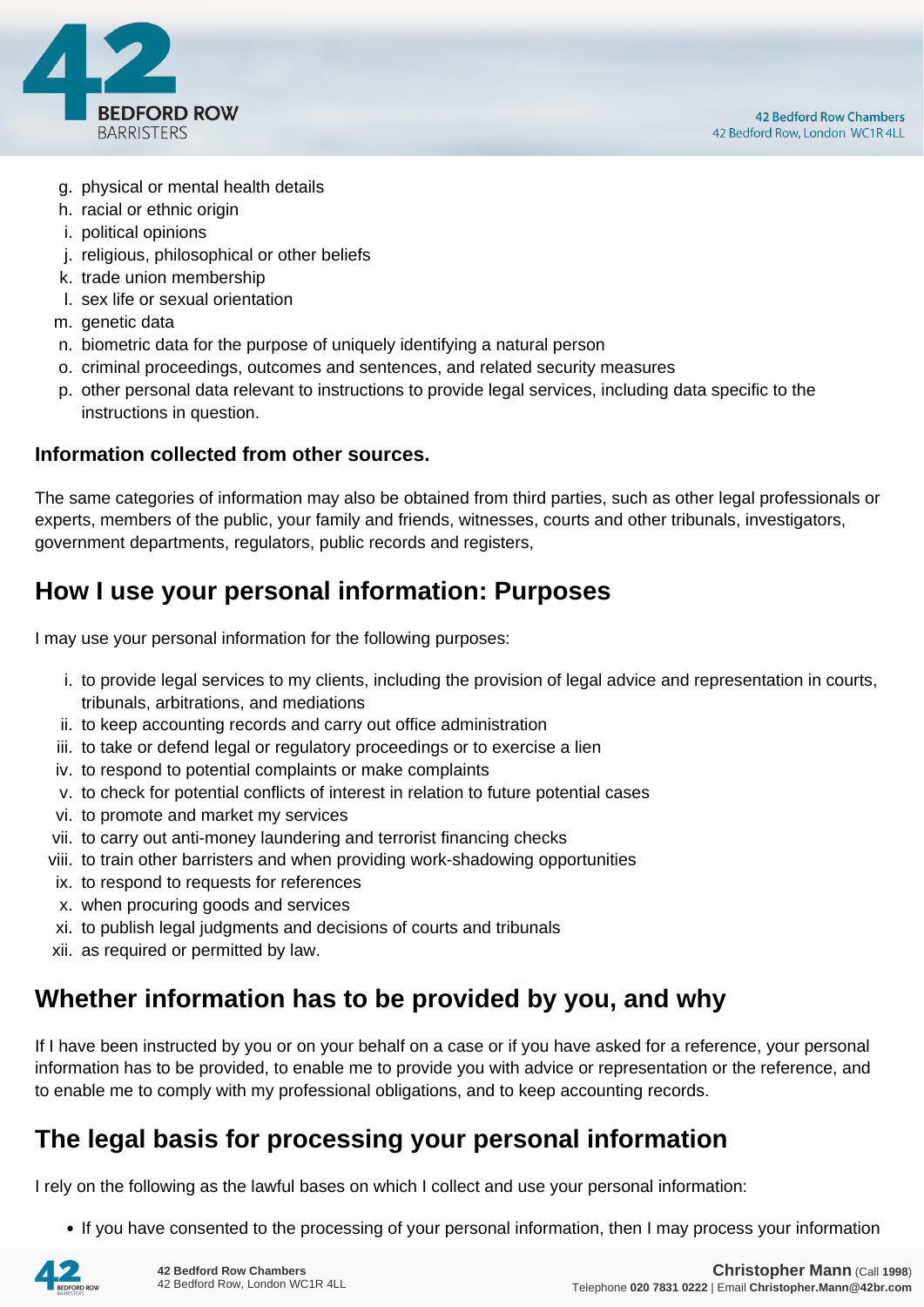

for the Purposes set out above to the extent to which you have consented to me doing so.

- If you are a client, processing is necessary for the performance of a contract for legal services or in order to take steps at your request prior to entering into a contract.
- In relation to information which is in categories (g) to (o) above (these being categories which are considered to include particularly sensitive information and which include information about criminal convictions or proceedings) I rely on your consent for any processing for the purposes set out in purposes (ii), (iv), (vi), (viii) and (ix) above. I need your consent to carry out processing of this data for these purposes. However, if you do not consent to processing for purposes (iv) and (ix) (responding to potential complaints and providing a reference) I will be unable to take your case or to provide a reference. This is because I need to be able to retain all the material about your case until there is no prospect of a complaint and to provide an informed and complete reference.
- In relation to information in categories (g) to (o) above (these being categories which are considered to be particularly sensitive information and include information about criminal convictions or proceedings), I am entitled by law to process the information where the processing is necessary for legal proceedings, legal advice, or otherwise for establishing, exercising or defending legal rights.
- In relation to information which is not in categories (g) to (o) above, I rely on my legitimate interest and/or the legitimate interests of a third party in carrying out the processing for the Purposes set out above.
- In certain circumstances processing may be necessary in order that I can comply with a legal obligation to which I am subject (including carrying out anti-money laundering or terrorist financing checks).
- The processing is necessary to publish judgments or other decisions of courts or tribunals.

### **Who will I share your personal information with?**

 If you are a client, some of the information you provide will be protected by legal professional privilege unless and until the information becomes public in the course of any proceedings or otherwise. As a barrister I have an obligation to keep your information confidential, except where it otherwise becomes public or is disclosed as part of the case or proceedings.

It may be necessary to share your information with the following:

- data processors, such as my Chambers staff, IT support staff, email providers, data storage providers
- other legal professionals
- experts and other witnesses
- prosecution authorities
- courts and tribunals
- the staff in my chambers
- trainee barristers
- lay clients
- family and associates of the person whose personal information I am processing
- in the event of complaints, the Head of Chambers, other members of Chambers who deal with complaints, the Bar Standards Board, and the Legal Ombudsman
- other regulatory authorities
- current, past or prospective employers
- education and examining bodies
- business associates, professional advisers and trade bodies, e.g. the Bar Council
- the intended recipient, where you have asked me to provide a reference.
- the general public in relation to the publication of legal judgments and decisions of courts and tribunals .

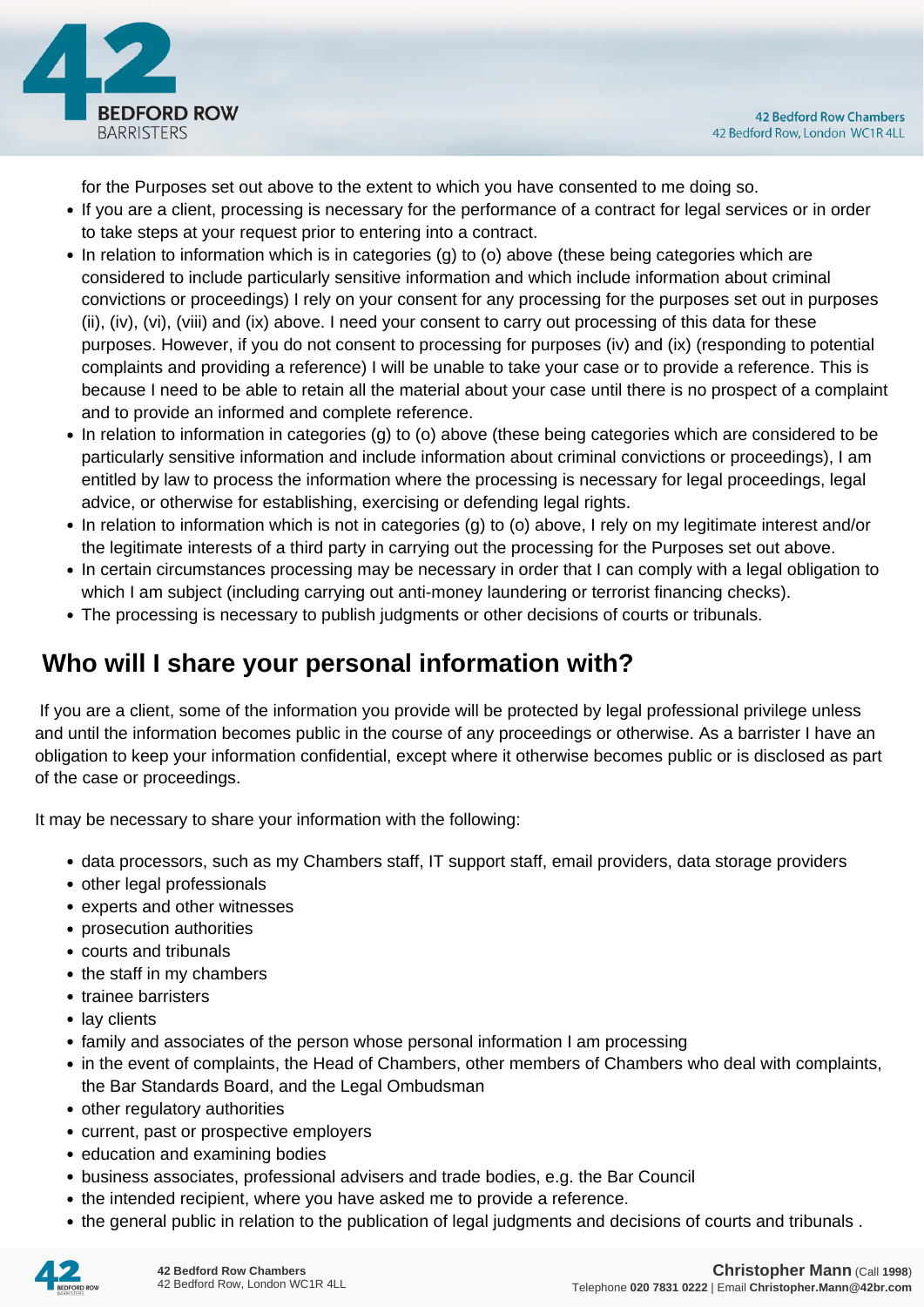

I may be required to provide your information to regulators, such as the Bar Standards Board, the Financial Conduct Authority or the Information Commissioner's Office. In the case of the Information Commissioner's Office, there is a risk that your information may lawfully be disclosed by them for the purpose of any other civil or criminal proceedings, without my consent or yours, which includes privileged information.

I may also be required to disclose your information to the police or intelligence services, where required or permitted by law.

#### **Sources of information**

The personal information I obtain may include information which has been obtained from:

- other legal professionals
- experts and other witnesses
- prosecution authorities
- courts and tribunals
- trainee barristers
- lay clients
- family and associates of the person whose personal information I am processing
- in the event of complaints, the Head of Chambers, other members of Chambers who deal with complaints, the Bar Standards Board, and the Legal Ombudsman
- other regulatory authorities
- current, past or prospective employers
- education and examining bodies
- business associates, professional advisers and trade bodies, e.g. the Bar Council
- the intended recipient, where you have asked me to provide a reference.
- the general public in relation to the publication of legal judgments and decisions of courts and tribunals .
- data processors, such as my Chambers staff, IT support staff, email providers, data storage providers and typists
- public sources, such as the press, public registers and law reports.

## **Transfer of your information outside the European Economic Area (EEA)**

This privacy notice is of general application and as such it is not possible to state whether it will be necessary to transfer your information out of the EEA in any particular case or for a reference. However, if you reside outside the EEA or your case or the role for which you require a reference involves persons or organisations or courts and tribunals outside the EEA then it may be necessary to transfer some of your data to that country outside of the EEA for that purpose. If you are in a country outside the EEA or if the instructions you provide come from outside the EEA then it is inevitable that information will be transferred to those countries. If this applies to you and you wish additional precautions to be taken in respect of your information please indicate this when providing initial instructions.

Some countries and organisations outside the EEA have been assessed by the European Commission and their data protection laws and procedures found to show adequate protection. The list can be found here. Most do not. If your information has to be transferred outside the EEA, then it may not have the same protections and you

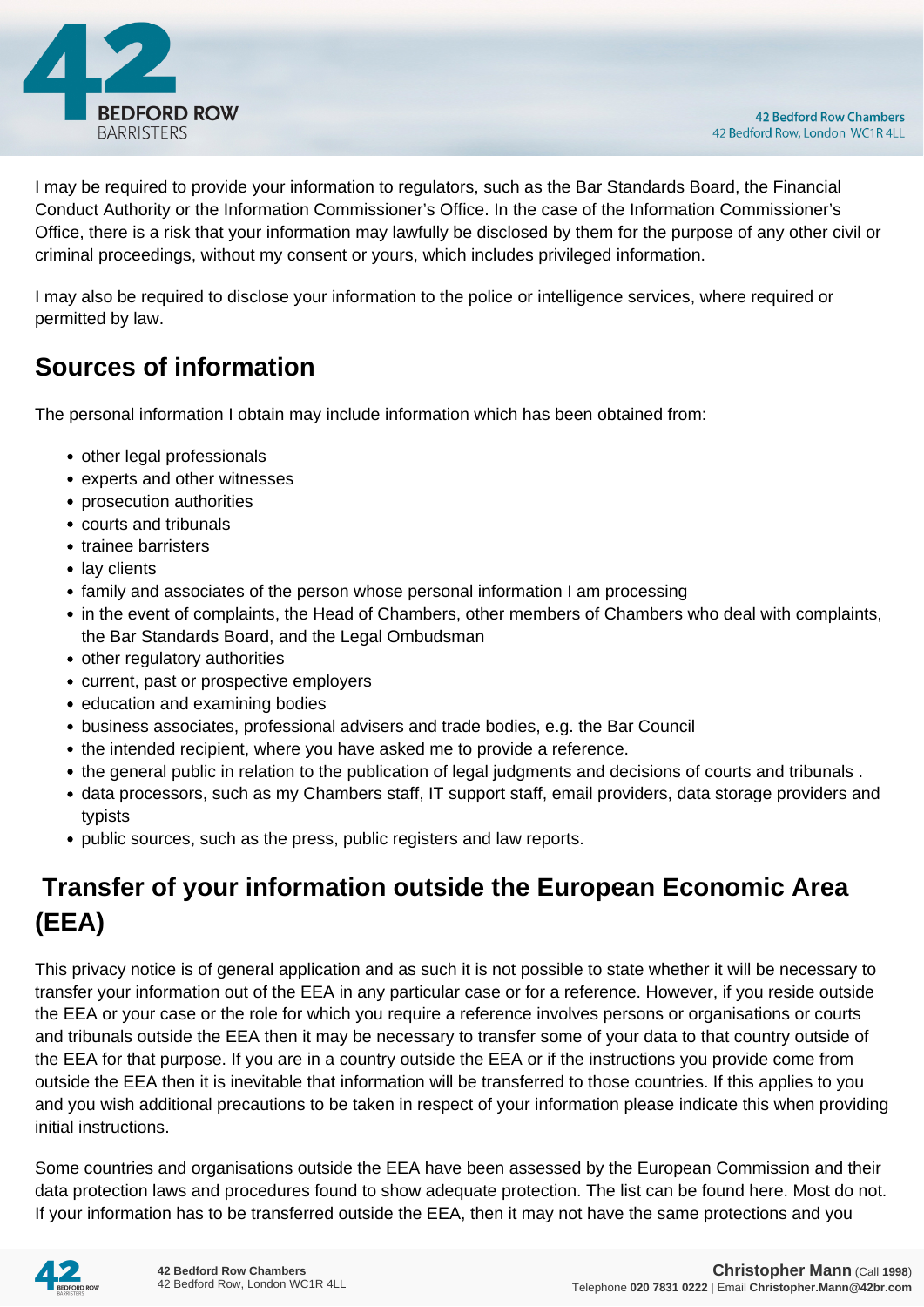

may not have the same rights as you would within the EEA.

I may transfer your personal information to the following which are located outside the European Economic Area (EEA):

cloud data storage services based in the USA who have agreed to comply with the EU-

U.S. Privacy Shield, in order to enable me to store your data and/or backup copies of your data so that I may access your data when I need to. The USA does not have the same data protection laws as the EU but the EU-U.S. Privacy Shield has been recognised by the European Commission as providing adequate protection. To obtain further details of that protection see [https://ec.europa.eu/info/law/law-topic/data- protection/data-transfers](https://ec.europa.eu/info/law/law-topic/data- protection/data-transfers-outside-eu/eu-us-privacy-shield_en)[outside-eu/eu-us-privacy-shield\\_en.](https://ec.europa.eu/info/law/law-topic/data- protection/data-transfers-outside-eu/eu-us-privacy-shield_en)

cloud data storage services based in Switzerland, in order to enable me to store your data and/or backup copies of your data so that I may access your data when I need to. Switzerland does not have the same data protection laws as the EU but has been recognised by the European Commission as providing adequate protection; see https://ec.europa.eu/info/law/law-topic/data-protection/data-transfers-outsideeu/adequacy-protection-personal-data-non-eu-countries\_en.

If I decide to publish a judgment or other decision of a Court or Tribunal containing your information then this will be published to the world.

I will not otherwise transfer personal information outside the EEA except as necessary for providing legal services or for any legal proceedings.

If you would like any further information please use the contact details at the end of this document.

### **How long will I store your personal data?**

I will normally store all your information:

- For 16 years from the last work done on a case. This is because it may be needed for potential legal proceedings. At this point any further retention will be reviewed and the data will be marked for deletion or marked for retention for a further period. The latter retention period is likely to occur only where the information is needed for legal proceedings, regulatory matters or active complaints. Deletion will be carried out (without further notice to you) as soon as reasonably practicable after the data is marked for deletion.
- Names and contact details held for marketing purposes will be stored indefinitely or until I or my clerks become aware or are informed that the individual has ceased to be a potential client.

### **Consent**

As explained above, I am relying on your explicit consent to process your information in categories (g) to (o) above. You provided this consent when you agreed that I would provide legal services/you asked me to provide a reference.

You have the right to withdraw this consent at any time, but this will not affect the lawfulness of any processing activity I have carried out prior to you withdrawing your consent. However, where I also rely on other bases for

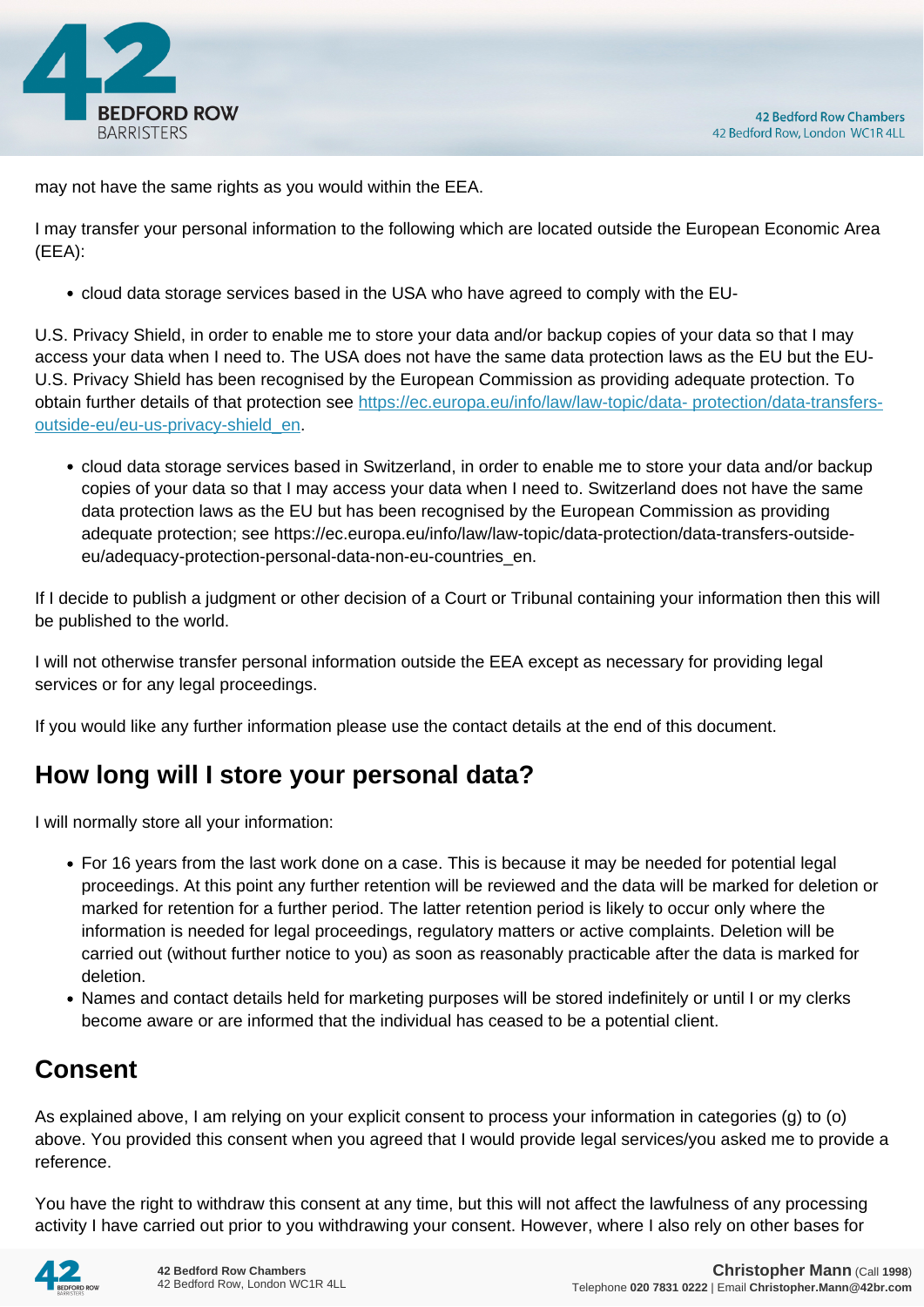

processing your information, you may not be able to prevent processing of your data. For example, if you have asked me to work for you and I have spent time on your case, you may owe me money which I will be entitled to claim.

If there is an issue with the processing of your information, please contact my clerks using the contact details below.

# **Your Rights**

Under the GDPR, you have a number of rights that you can exercise in certain circumstances. These are free of charge. In summary, you may have the right to:

- Ask for access to your personal information and other supplementary information;
- Ask for correction of mistakes in your data or to complete missing information I hold on you;
- Ask for your personal information to be erased, in certain circumstances;
- Receive a copy of the personal information you have provided to me or have this information sent to a third party. This will be provided to you or the third party in a structured, commonly used and machine readable format, e.g. a Word file;
- Object at any time to processing of your personal information for direct marketing;
- Object in certain other situations to the continued processing of your personal information;
- Restrict my processing of your personal information in certain circumstances;
- Request not to be the subject to automated decision-making which produces legal effects that concern you or affects you in a significant way.

If you want more information about your rights under the GDPR please see the Guidance from the Information Commissioners Office on Individual's rights under the GDPR.

If you want to exercise any of these rights, please:

- Use the contact details at the end of this document;
- I may need to ask you to provide other information so that you can be identified;
- Please provide a contact address so that you can be contacted to request further information to verify your identity;
- Provide proof of your identity and address;
- State the right or rights that you wish to exercise.

I will respond to you within one month from when I receive your request.

#### **Marketing Emails**

Please note if you wish to unsubscribe from any marketing emails that you have previously received and/or signed up for, you can do so by emailing: clerks@42br.com

Please note it may take up to 30 days for this to become effective.